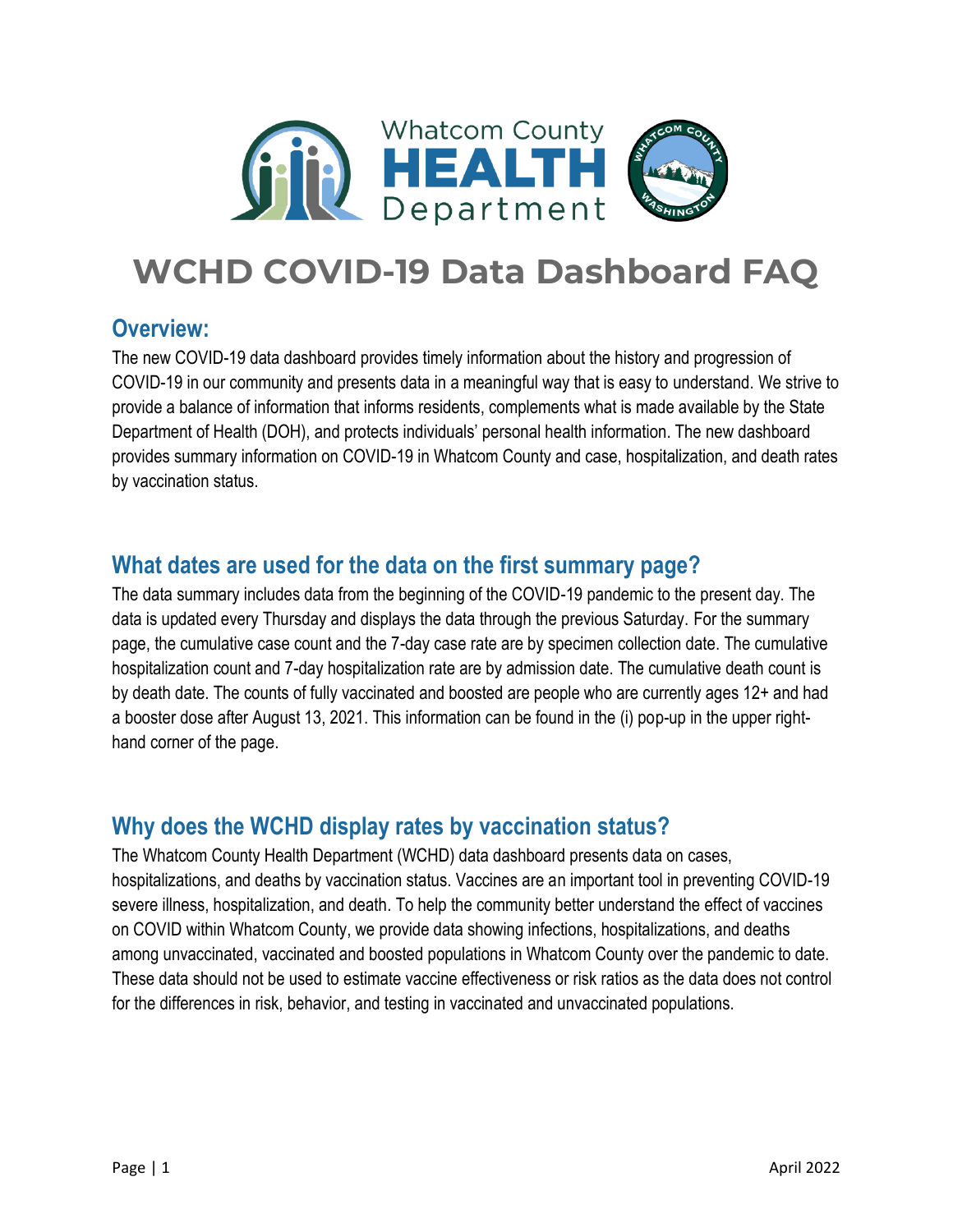# **Why doesn't WCHD publish calculated vaccine effectiveness?**

The WCHD provides data on rates of infection, hospitalization, and death among people who are unvaccinated, fully vaccinated and fully vaccinated with at least one booster. Vaccination affects COVID outcomes, but other factors such as age, health status, and risk behaviors can also affect these outcomes. To learn more about vaccine effectiveness research, we recommend reviewing the information provided by the Center for Disease Control and Prevention (CDC):

CDC's COVID[-19 Vaccine Effectiveness](https://covid.cdc.gov/covid-data-tracker/#vaccine-effectiveness) CDC's COVID[-19 Vaccine Effectiveness Research](https://www.cdc.gov/vaccines/covid-19/effectiveness-research/protocols.html)

# **Can rates among partially vaccinated individuals be compared with those who are full vaccinated or unvaccinated?**

No, the WCHD dashboard only displays rates among unvaccinated, fully vaccinated, and boosted individuals.

#### **Why are the case rates by vaccination status only for those ages 5+?**

Only those five and older are currently eligible for a COVID-19 vaccine.

# **Why are only two age groups provided for the hospitalization rates by vaccination status?**

It is helpful to stratify by age to see how age affects the risk of hospitalization and death. However, dividing into too many age groups would result in small numbers in each group, resulting in large fluctuations in rates. Comparing two age groups represents a balance between these factors. Hospitalization counts by specific subpopulations are made available in the Case, Hospitalization, and Death Count table on the last page of the dashboard.

# **Why are the death rates by vaccination status only for those ages 50+?**

Death rates are only shown for Whatcom County residents 50 years old and older due to the relatively smaller number of deaths in other age groups and associated instability in rates when comparing small numbers. Death counts by age groups are made available in the Case, Hospitalization, and Death Count table on the last page of the dashboard.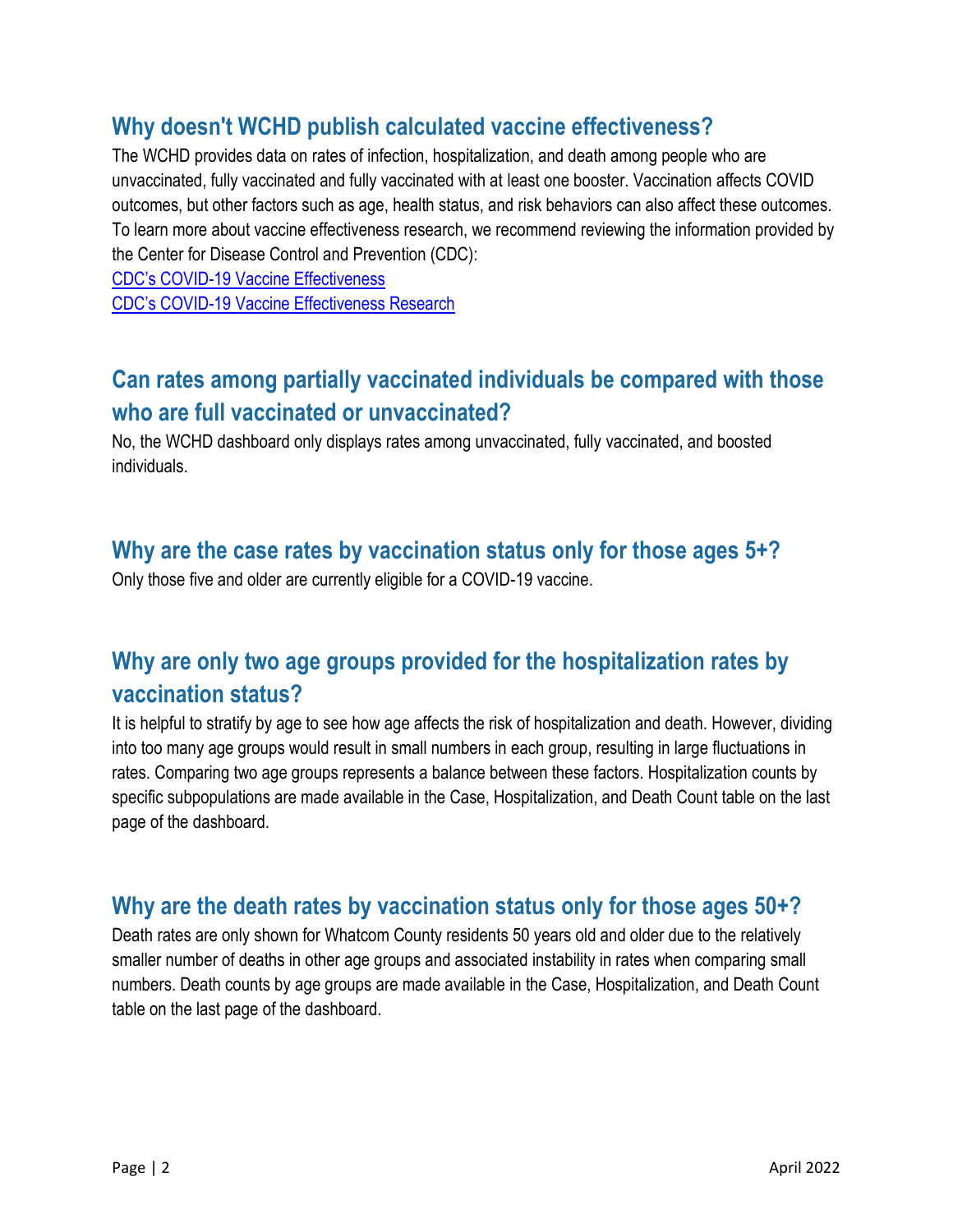#### **Why can't I see case counts less than 10?**

The WCHD adheres to the WA DOH policy and guidelines to protect privacy and confidentiality when releasing data with small numbers. A breach of confidentiality occurs when there is a release of information in a way that allows an individual to be identified. Small numbers also raise statistical issues concerning accuracy, and thus usefulness of the data. Our adoption of the standard requiring the suppression of cells reporting between 1 and 9 events is based on the practice of the federal Centers for Disease Control and Prevention (CDC) National Center for Health Statistics (NCHS).

#### **Why did we remove rates by county area?**

In May 2020, when COVID-19 case counts were sufficiently high enough to avoid identifying individual cases, the WCHD started publishing case data by sub-county geography. School district boundaries were chosen to align more closely with our county communities. Now in Spring 2022, the case counts are low to the point that the potential identification of individual cases is a concern. Whatcom continues to have many days where the number of cases by sub-county area is less than 10. Furthermore, comparing rates between sub-county areas is challenging as there is no way to quantify and compare the rate of confirmatory testing that occurs in each area, especially with the recent distribution and use of over-thecounter tests and differences in the ability to access testing across areas. Case counts by area are made available in the Case, Hospitalization, and Death Count table on the last page of the dashboard.

#### **Why did we remove Whatcom County rates by age?**

The WCHD wants to avoid duplicating information already provided on the Washington State DOH dashboard and instead focus on providing data that cannot be found elsewhere. To locate this information on the [DOH Dashboard](https://www.whatcomcounty.us/3427/COVID-19-Data), select the 'Demographics' tab, make sure 'Cases' are highlighted, click on the County option, and select Whatcom.

#### **Why did we remove cumulative and new case counts (map)?**

Case count data by sub-county area can be reviewed by month and year on the last page of the dashboard. The data table also provides cumulative case counts from the beginning of the COVID-19 pandemic. On the Case, Hospitalization, and Death Counts page, select the sub-county area of interest in the drop-down menu under 'Residential Area'.